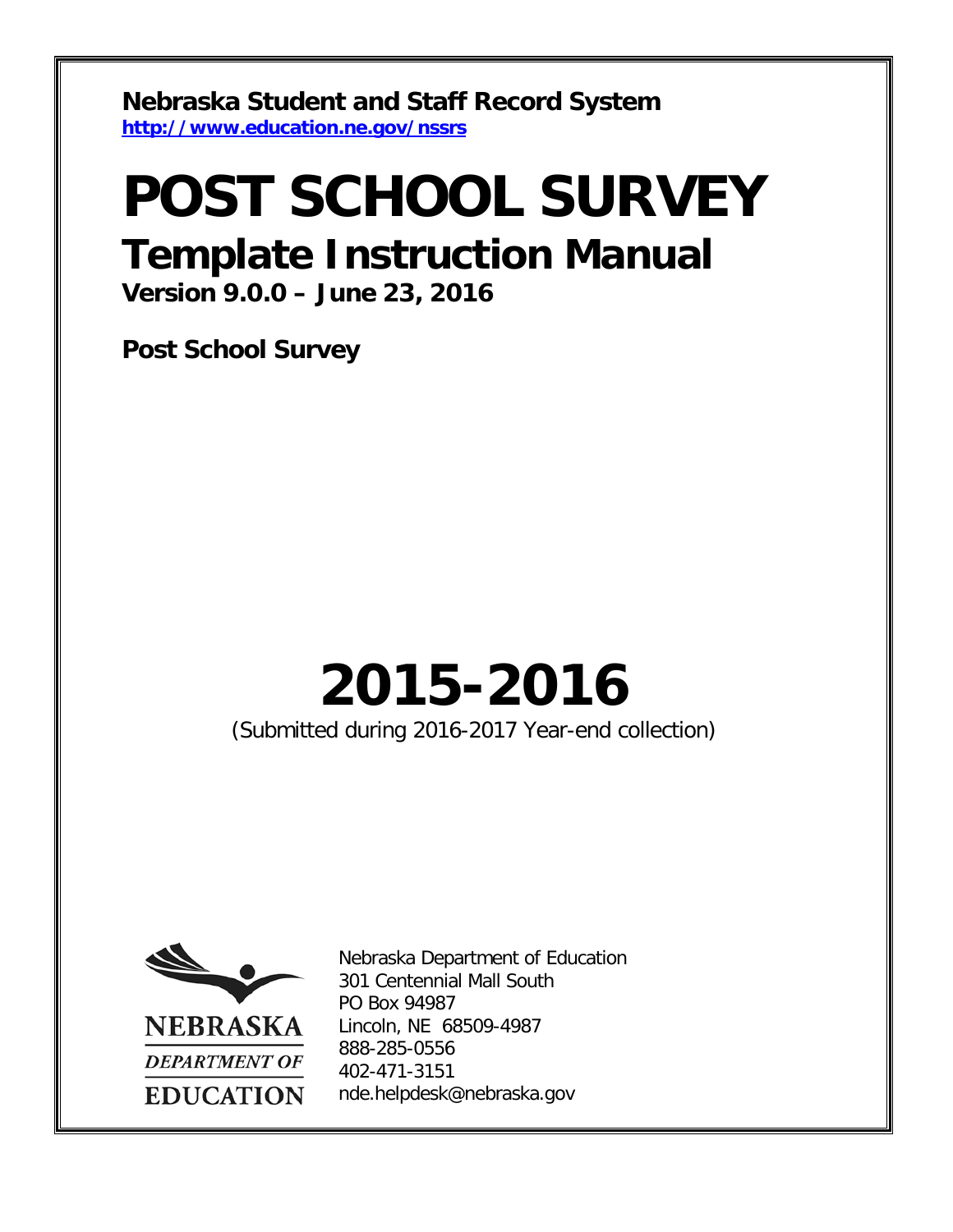## **TABLE OF CONTENTS**

| Post Graduate Activity Code [Post School Survey: Post Graduate Activity Code (7)]5    |  |
|---------------------------------------------------------------------------------------|--|
| Post Graduate Activity Determination Code [Post School Survey: Post Graduate Activity |  |
|                                                                                       |  |
|                                                                                       |  |
|                                                                                       |  |
|                                                                                       |  |
|                                                                                       |  |
|                                                                                       |  |
|                                                                                       |  |
|                                                                                       |  |
|                                                                                       |  |
|                                                                                       |  |
|                                                                                       |  |
|                                                                                       |  |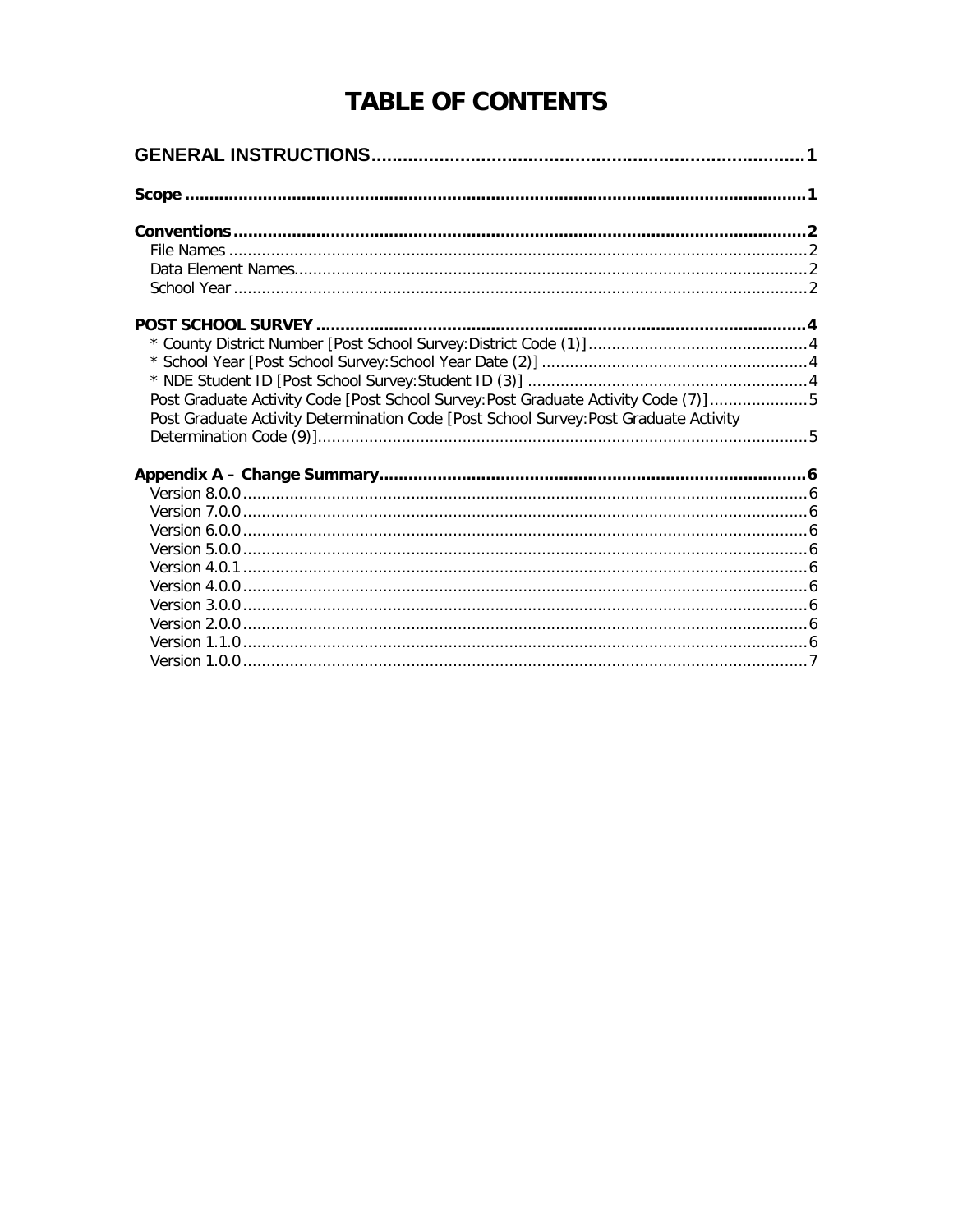## <span id="page-2-0"></span>**GENERAL INSTRUCTIONS**

This instruction manual describes the data elements collected by the Nebraska Student and Staff Record System (NSSRS) via the Post School Survey template. The Post School Survey template collects the post-graduate activities of Career Education Concentrators who have graduated. Valid values and data validation rules that can be performed prior to data submission are listed where appropriate. NSSRS validations ensure data submitted is of high quality. A link to an interactive list of all NSSRS validations is available on the NSSRS Resources page of the NSSRS website (http://www.education.ne.gov/nssrs).

The detailed NSSRS Data Source Templates (i.e., file layout specifications) for all NSSRS templates can be downloaded from the "NSSRS Secured Information website", which is accessible via the NDE Portal (http://portal.education.ne.gov). The "NSSRS Desktop Database" is also available for download from this website. Contact the NDE Helpdesk (nde.helpdesk@nebraska.gov or 888-285-0556) for additional information regarding the NSSRS Secured Information website and the NSSRS Desktop Database.

#### <span id="page-2-1"></span>**Scope**

All public districts. The Post School Survey template is provided for all  $12<sup>th</sup>$  grade Career Education Concentrators identified as a **2015-2016** completer with diploma.

Post school activity for 2015-2016 school year Career Education Concentrator graduates is determined within the second quarter **after** the program year of graduation (i.e., October 1, 2016 – December 31, 2016). The completed Post School Survey template is submitted during the 2016-2017 Year-end data collection. For more information and resources on definition or processes, visit the Perkins Accountability Resources site at [http://www.education.ne.gov/nce/Accountability/Secondary/.](http://www.education.ne.gov/nce/Accountability/Secondary/)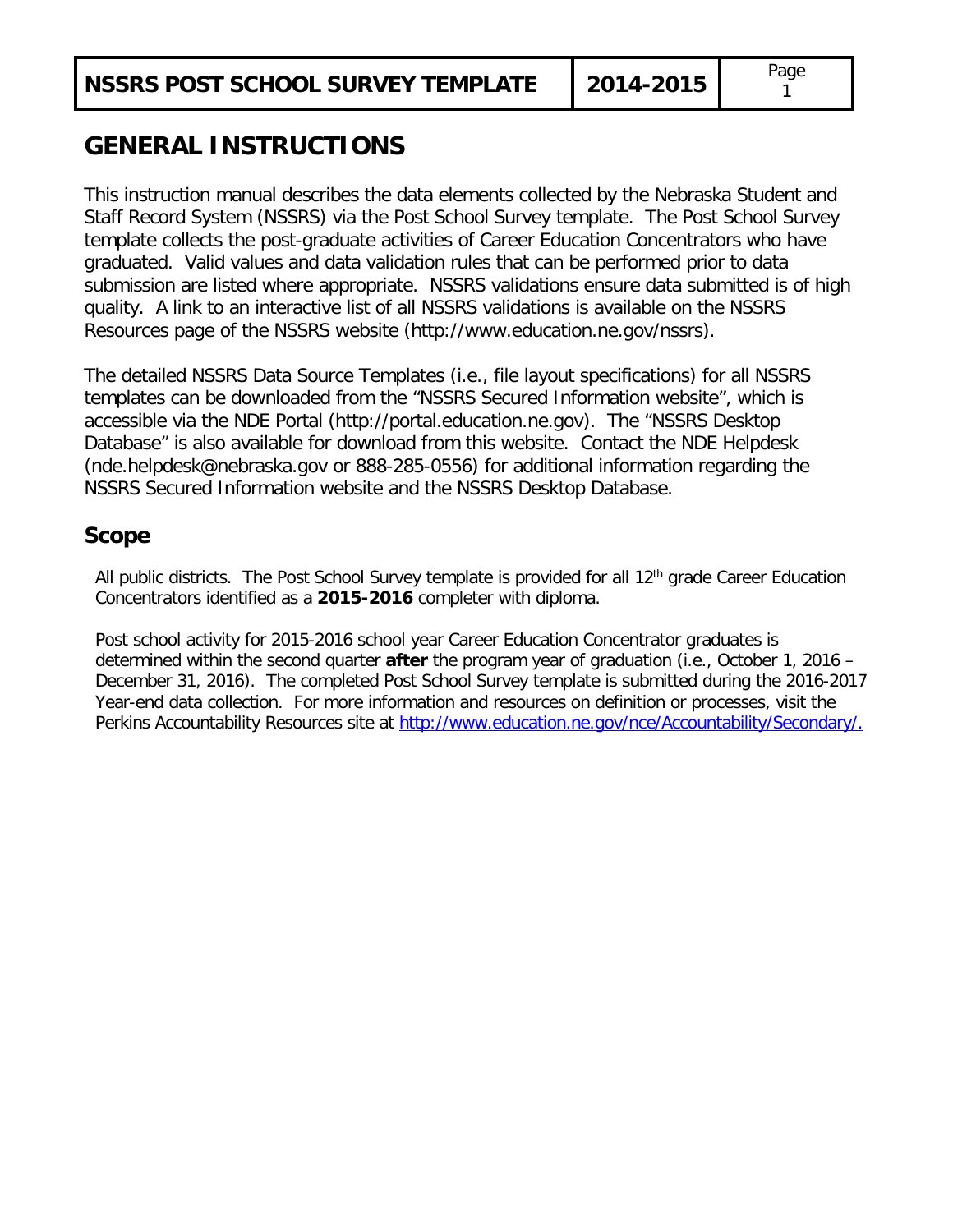### <span id="page-3-1"></span><span id="page-3-0"></span>**Conventions**

#### **File Names**

| remplate                                | <b>Name</b><br>пе                                  |
|-----------------------------------------|----------------------------------------------------|
| Post<br>$\cdot$ school $\sim$<br>survev | YYYYMMDDHHMM.xxx<br>school<br>survey<br>post<br>## |

| Where:       | <b>Represents:</b>                            |
|--------------|-----------------------------------------------|
| ##-####      | Your NDE-assigned district code               |
| YYYYMMDDHHMM | Date and time stamp                           |
| .XXX         | One of the following:                         |
|              | .tab Tab delimited                            |
|              | .csv Comma delimited (comma-separated values) |
|              | txt Fixed Width.                              |

#### <span id="page-3-2"></span>**Data Element Names**

The following syntax is used throughout this document when referencing data elements.

Format: \* NDE Field Name [Template Name:Field Name(Field Number)] Where:

- An asterisk (**\***) indicates the data element is a key field. A value must be supplied in all key fields for each record or the data loading process will reject the record.
- **NDE Field Name** represents the name of the data element commonly used by the Nebraska Department of Education (NDE).
- **Template Name** indicates the formal name of the template.
- **Field Name** indicates the formal name of the field within the specified Template Name.
- **Field Number** indicates the position of the field within the specified Template Name.

Example: \* County District Number [Post School Survey:District Code (1)] indicates a key field referenced at NDE as "County District Number" that is the first field on the Post School Survey template with a field name of "District Code."

#### <span id="page-3-3"></span>**School Year**

June 30 is used throughout NSSRS as the logical representation of a school year. As with all dates in NSSRS, it must be in ISO format (YYYY-MM-DD). Therefore, since this document applies to Career Education Concentrators who graduated in 2015-2016, all template fields that are to be populated with a logical school year will simply read: Provide the literal "**2016-06-30**".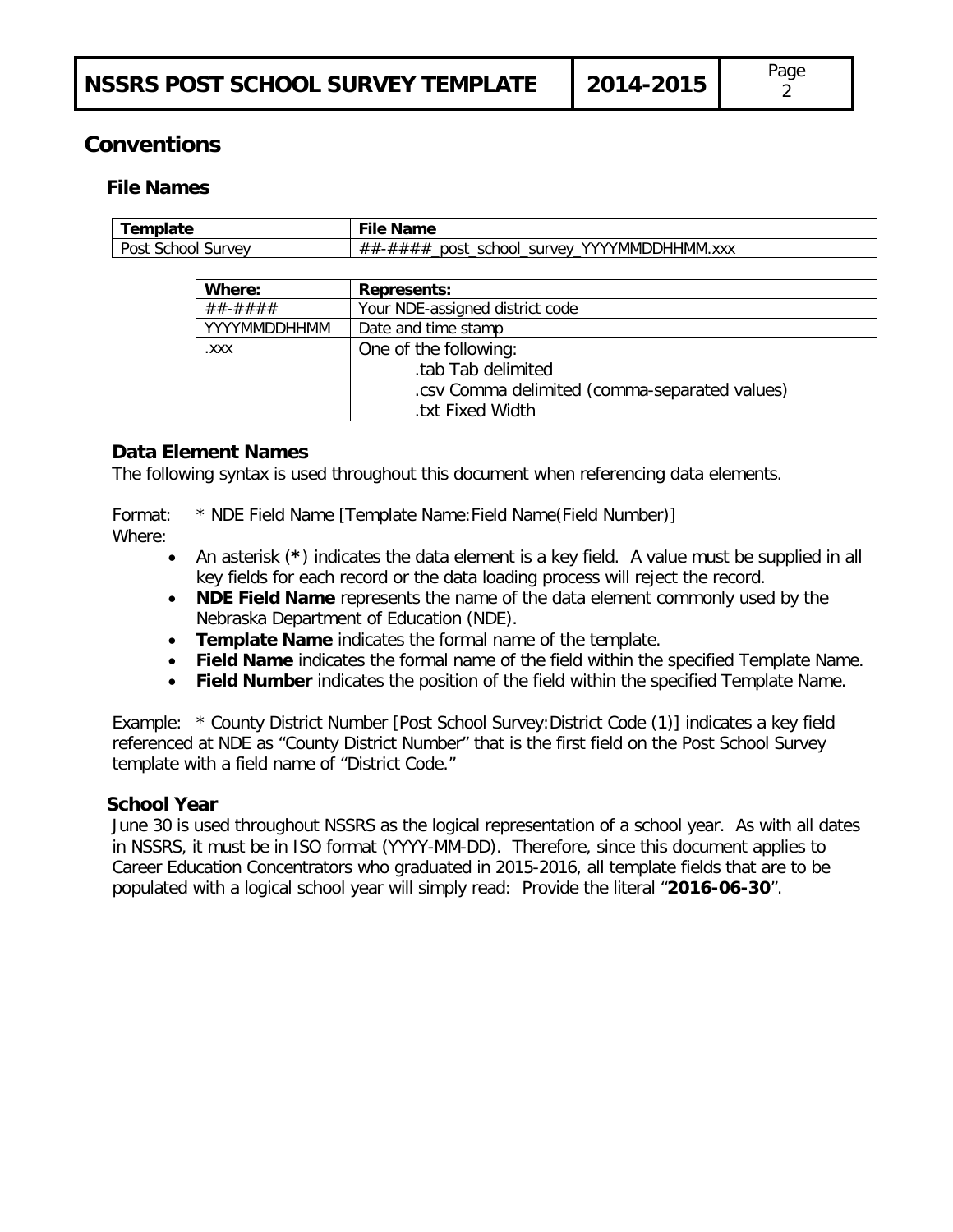3

# POST SCHOOL SURVEY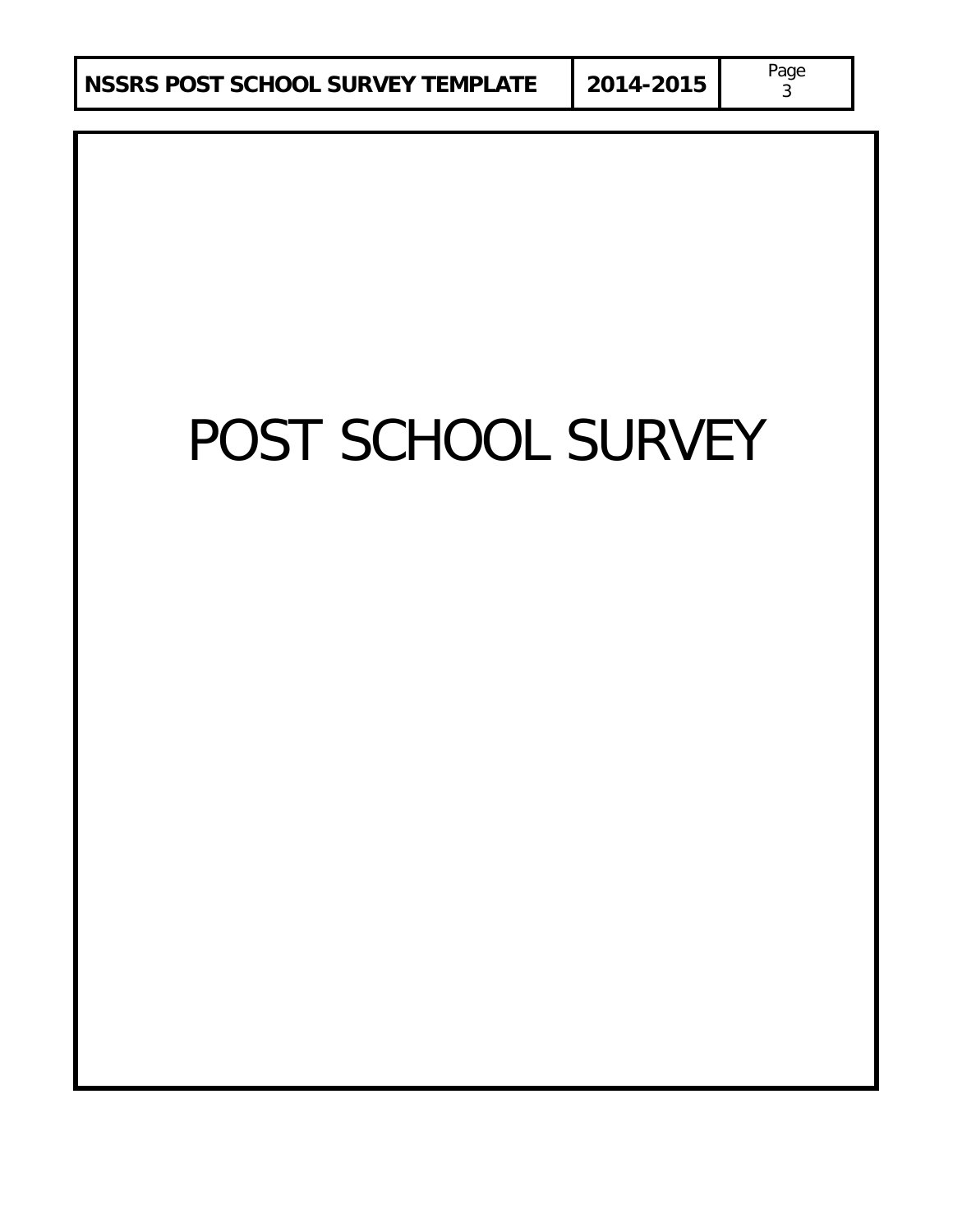#### <span id="page-5-0"></span>**POST SCHOOL SURVEY**

The Post School Survey template is provided for all 12<sup>th</sup> grade Career Education Concentrators identified as a **2015-2016** completer with diploma.

A Student template must first have been submitted for the 2015-2016 school year for each student appearing in a Post School Survey template or the data loading process will reject the record.

Post school activity for 2015-2016 school year Career Education Concentrator graduates is determined within the second quarter after the program year of graduation (i.e., October 1, 2016 – December 31, 2016). The completed Post School Survey template is submitted during the 2016-2017 Year-end data collection. For more information and resources on definition or processes, visit the Perkins Accountability Resources site at [http://www.education.ne.gov/nce/Accountability/Secondary/.](http://www.education.ne.gov/nce/Accountability/Secondary/)

#### <span id="page-5-1"></span>**\* County District Number [Post School Survey:District Code (1)]**

This is the number assigned to your school district/system by NDE and should include a hyphen ("-") between county number and district number (example: XX-XXXX). The number is based on the county in which the district/system headquarters is located and an assigned district number. This is a key field; a value must be supplied for each record or the data loading process will reject the record. The County District Number can be obtained from the Education Directory Search [\(http://educdirsrc.education.ne.gov\)](http://educdirsrc.education.ne.gov/).

#### <span id="page-5-2"></span>**\* School Year [Post School Survey:School Year Date (2)]**

Provide the literal "2016-06-30". This is a key field; a value must be supplied for each record or the data loading process will reject the record.

**NOTE:** Please note that "**2016-06-30**" represents the school year during which this student graduated.

#### <span id="page-5-3"></span>**\* NDE Student ID [Post School Survey:Student ID (3)]**

Provide the 10 digit Nebraska Department of Education Student Identifier. This is a key field; a value must be supplied for each record or the data loading process will reject the record. This ID is validated against the Nebraska Uniq-ID system during the File Validation process.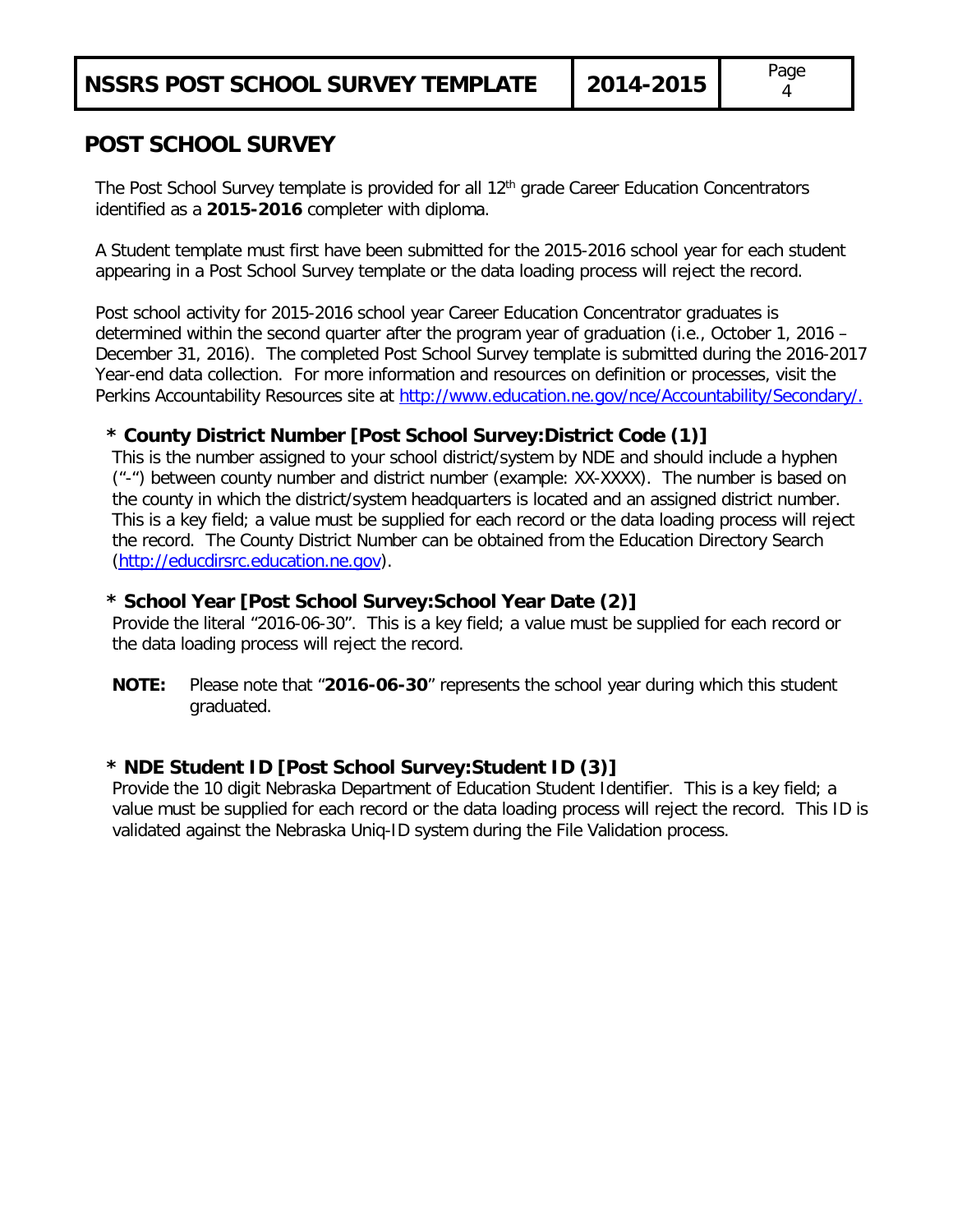#### <span id="page-6-0"></span>**Post Graduate Activity Code [Post School Survey:Post Graduate Activity Code (7)]**

Provide the appropriate code to describe this student's activity after completion.

| Code | <b>Description</b> |
|------|--------------------|
|      | Unavailable        |
|      | 2 Year College     |
|      | 4 Year College     |
| J    | Employment         |
|      | Military           |
|      | Not Placed         |

#### <span id="page-6-1"></span>**Post Graduate Activity Determination Code [Post School Survey:Post Graduate Activity Determination Code (9)]**

Provide the appropriate code that indicates the method of determining the Post Graduate Activity Code [Post School Survey:Post Graduate Activity Code (7)] value for this student.

| Code | <b>Description</b>           |
|------|------------------------------|
|      | Unavailable                  |
|      | Administrative Records Match |
|      | Follow-up Survey             |
|      | Observation                  |
|      | <b>Exit Survey</b>           |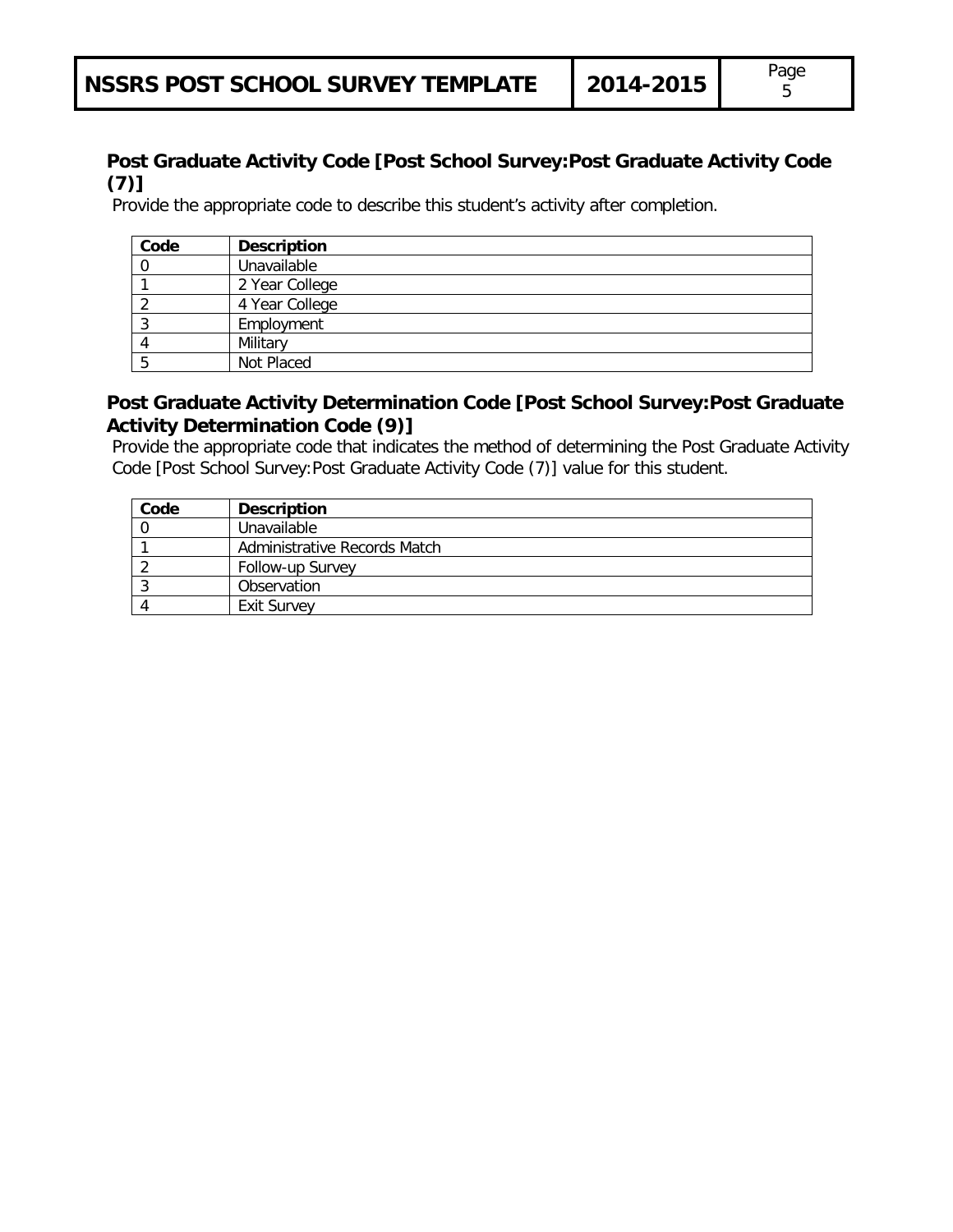## <span id="page-7-1"></span><span id="page-7-0"></span>**Appendix A – Change Summary**

#### **Version 9.0.0**

June 23, 2015

1. Updated date references for 2015-2016

#### **Version 8.0.0**

May 28, 2015

2. Updated date references for 2014-2015

#### <span id="page-7-2"></span>**Version 7.0.0**

April 7, 2014

3. Updated date references for 2013-2014

#### <span id="page-7-3"></span>**Version 6.0.0**

April 25, 2013

4. Updated date references for 2012-2013

#### <span id="page-7-4"></span>**Version 5.0.0**

March 30, 2012

1. Updated date references for 2011-2012

#### <span id="page-7-5"></span>**Version 4.0.1**

May 4, 2011

1. Updated URL for Career Education links.

#### <span id="page-7-6"></span>**Version 4.0.0**

April 4, 2011

1. Updated date references for 2010-2011.

#### <span id="page-7-7"></span>**Version 3.0.0**

April 21, 2010

- 1. Updated date references for 2009-2010.
- 2. Scope section updated to reflect "post school activity for 2009-2010 school year Career Education Concentrator graduates is determined within the second quarter after the program year of graduation (i.e., October 1, 2010 – December 31, 2010)."

#### <span id="page-7-8"></span>**Version 2.0.0**

July 27, 2009

1. Updated date references for 2008-2009.

#### <span id="page-7-9"></span>**Version 1.1.0**

August 11, 2008

- 1. School Year [Post School Survey:School Year Date (**2**)]
	- a. Corrected field number referenced that indicates the position of this field in a delimited file.